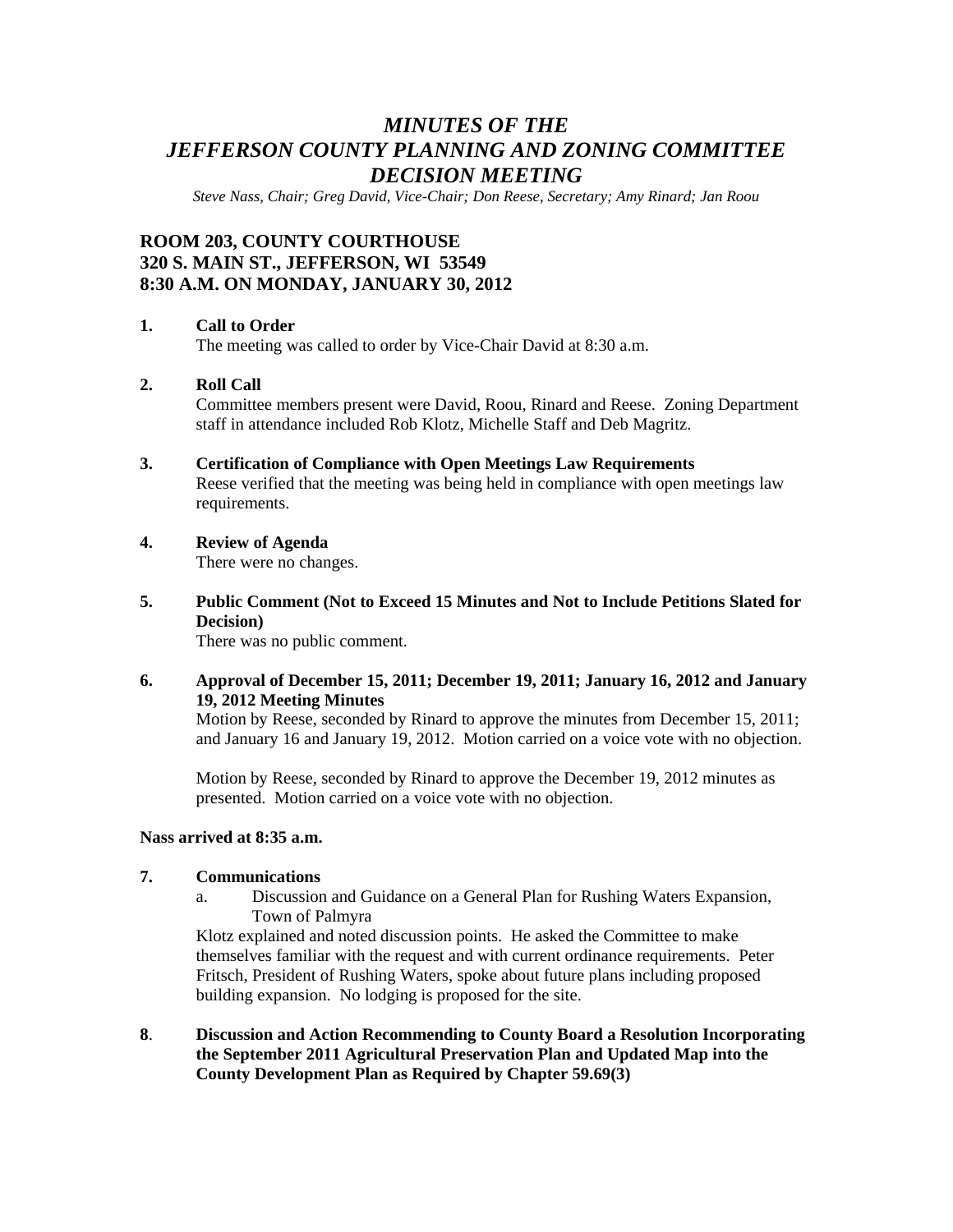Phil Ristow, Corporation Counsel explained the situation. A slightly revised ordinance and resolution were handed out. Motion by Reese, seconded by Rinard to approve the amended documents and send them to County Board. Motion carried on a voice vote with no objection.

#### **9. Committee Review and Possible Decision on Request for Outside Storage at W1325 Elmwood, Town of Ixonia for Mark DeBlieck, Lake Country Marine**  The request from Mark DeBlieck was read aloud by Klotz. Klotz also read an excerpt of the Town's decision. Motion by David, seconded by Reese to approve the request subject to fencing with privacy slats in designated areas as per plan submitted by petitioner. Motion amended by Reese, seconded by Rinard to include that the fencing should be in place by May 31, 2012. Amended motion carried on a voice vote with no

#### **10. Discussion and Possible Decision Regarding CU1643-11 and CU1037-01 and a Proposed Certified Survey Map Which Would Change the Property Boundaries with Which the Original Conditional Use Permits Were Granted for William Stade, Town of Jefferson**

objection.

 A concept plan for the land division was handed out to Committee members, and Klotz explained. Pete Stade said that he hopes to buy only the 35 as shown on the concept plan. Motion by Nass, seconded by Reese to take the matter back to public hearing because of the planned changes which would result in the auction facility being on two properties under separate ownership. Motion carried on a voice vote with no objection.

# **11. Consideration of an Unclassified, Unspecified Use Under Sec. 11.04(f)6 for Hunt Club/Game Farm Resort and Associated Facilities Requested by Milford Hills Hunt Club, Town of Milford**

A letter from Woodman & Associates dated January 18, 2012 was handed out to Committee members. Klotz explained, and added that cabins would have to be accessory and tied to a conditional use. Woodman presented ideas; questions were answered by Milford Hills personnel in attendance. Motion by Reese seconded by Nass to forward the proposal to the Board of Adjustment. Motion carried on a voice vote with no objection.

# *PLEASE SEE INDIVIDUAL FILES FOR A COMPLETE RECORD OF THE FOLLOWING DECISIONS:*

#### **12. Decision on Petitions Presented in Public Hearing on January 19, 2012:**

 **APPROVED** R3559T-12 – Jefferson County Zoning Ordinance Text Amendment on a motion by Reese, seconded by Nass; motion carried on a voice vote with no objection. **APPROVED** R3560T-12 – Jefferson County Zoning Ordinance Map Amendment on a motion by Reese, seconded by Rinard; motion carried on a voice vote with no objection. **POSTPONED ACTION BECAUSE PETITIONS WERE WITHDRAWN** R3561A-12 & CU1686-12 – Kenneth & Susan Rheingans, Town of Sullivan on a motion by Reese, seconded by David; motion carried on a voice vote with no objection. **APPROVED WITH CONDITIONS** R3562A-12 – William Pendleton, Town of Farmington on a motion by Nass, seconded by David; motion carried on a voice vote with no objection.

**APPROVED WITH CONDITIONS** R3563A-12 – Micheal & Pamela Ziarnik, Town of Lake Mills on a motion by Reese, seconded by Nass; motion carried on a voice vote with no objection.